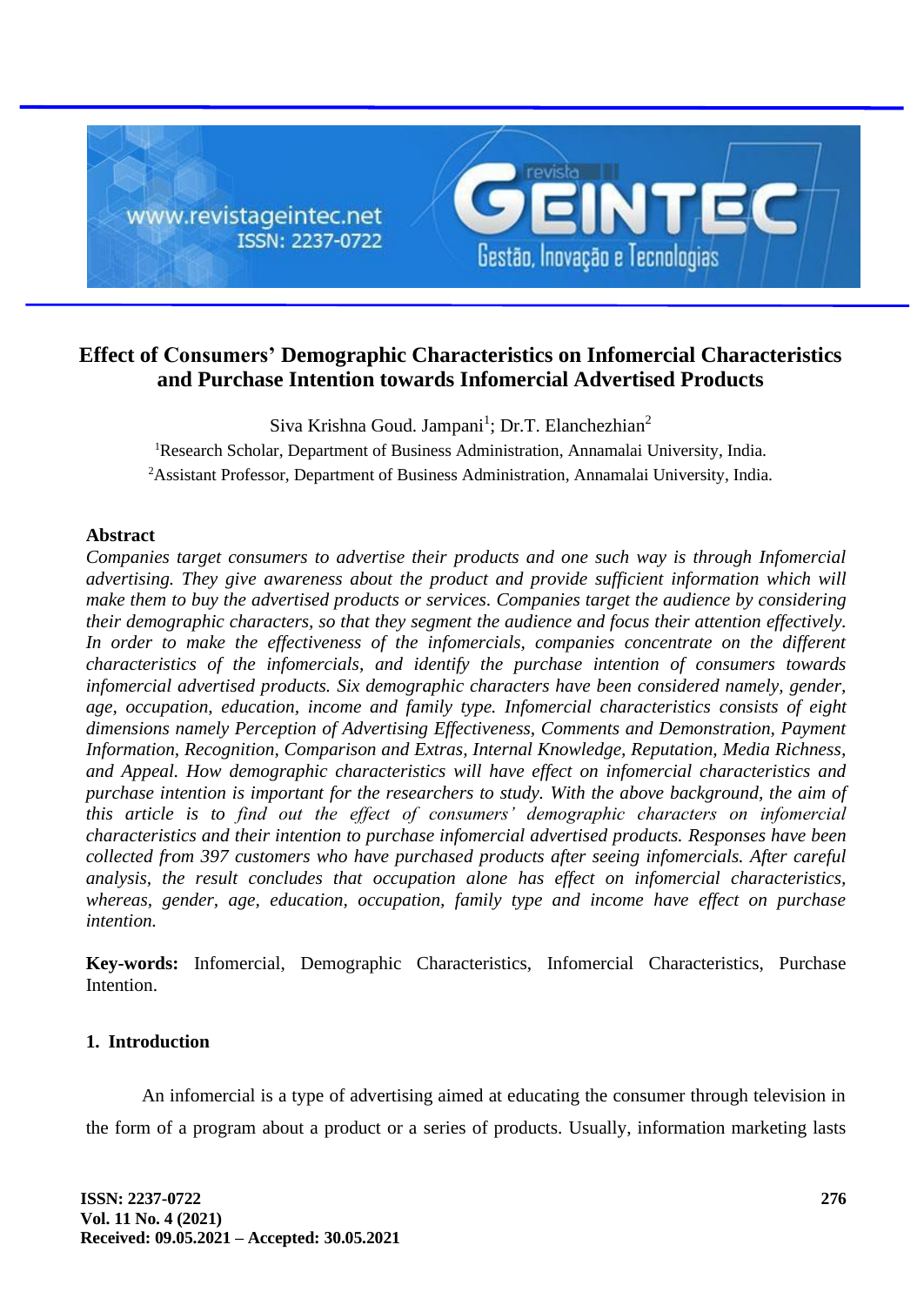longer than a standard commercial and is more extensive. For those items that need thorough clarification of their characteristics, infomercials are nice as they can run as a daily television show. In the print media, as a separate complement, infomercials appear. Infomercials are able to link directly on a real-time basis with their customers. They build the link to make a request about the item or place an order with the potential customer. Different deals or promotions/discounts are usually given to consumers at the time of product promotion.

As part of an infomercial with the product code, a toll-free number is usually aired on the television channel to help consumers order the specific product. Compared to normal commercials that air during peak hours, another significant aspect of an infomercial is that it occurs during offpeak hours. One potential explanation is that advertising prices are usually lower around off-peak hours and it turns out to be economical for them because infomercials take more time.

As part of their strategy to know consumers, there is no specified category of goods that use infomercials. Infomercials are used for goods ranging from clothing, cosmetics, sarees, home renovation, kitchen pieces, shoes, workout equipment, etc. Reach is one of the key characteristics of infomercials and it allows an immediate communication with customers across regions because of the way it is conveyed. The bulk of the demand comes from cities in tier II and tier III. One example is naaptol, which runs infomercials. It is a 24-hour TV channel that broadcasts infomercials only. In addition, there are several more shows on other networks, such as Homeshop 18, Colors or Sony, The economic times 14-12-2020.

The term "infomercial," of course comes from the words "information" and "commercial," and it is a reasonably accurate moniker, although the quality of the information provided in a given infomercial can be questionable. Infomercials appear to include five times as many information signals as typical TV advertisements (Hope). Initially, it applied solely to commercial half-hour programming that broadcast during off-peak viewing hours, but today the word "infomercial" applies to any direct-response TV programming. Infomercials are as old as television itself in reality, infomercials constituted a significant proportion of the primordial television broadcasts of the 1940s and 50s. As more TVs were sold and ratings grew, the number of infomercials declined dramatically, but in the late 1970s and early 1980s, the genre returned to popularity (Hope). Ron Popeil is arguably the most prominent figure in the field of infomercials. Since the 1970s, he has graced television airwaves selling odds and ends, and his contribution to the infomercial rhetoric is undeniable; he is credited with the phrases "operators are standing by and just wait, there's more!"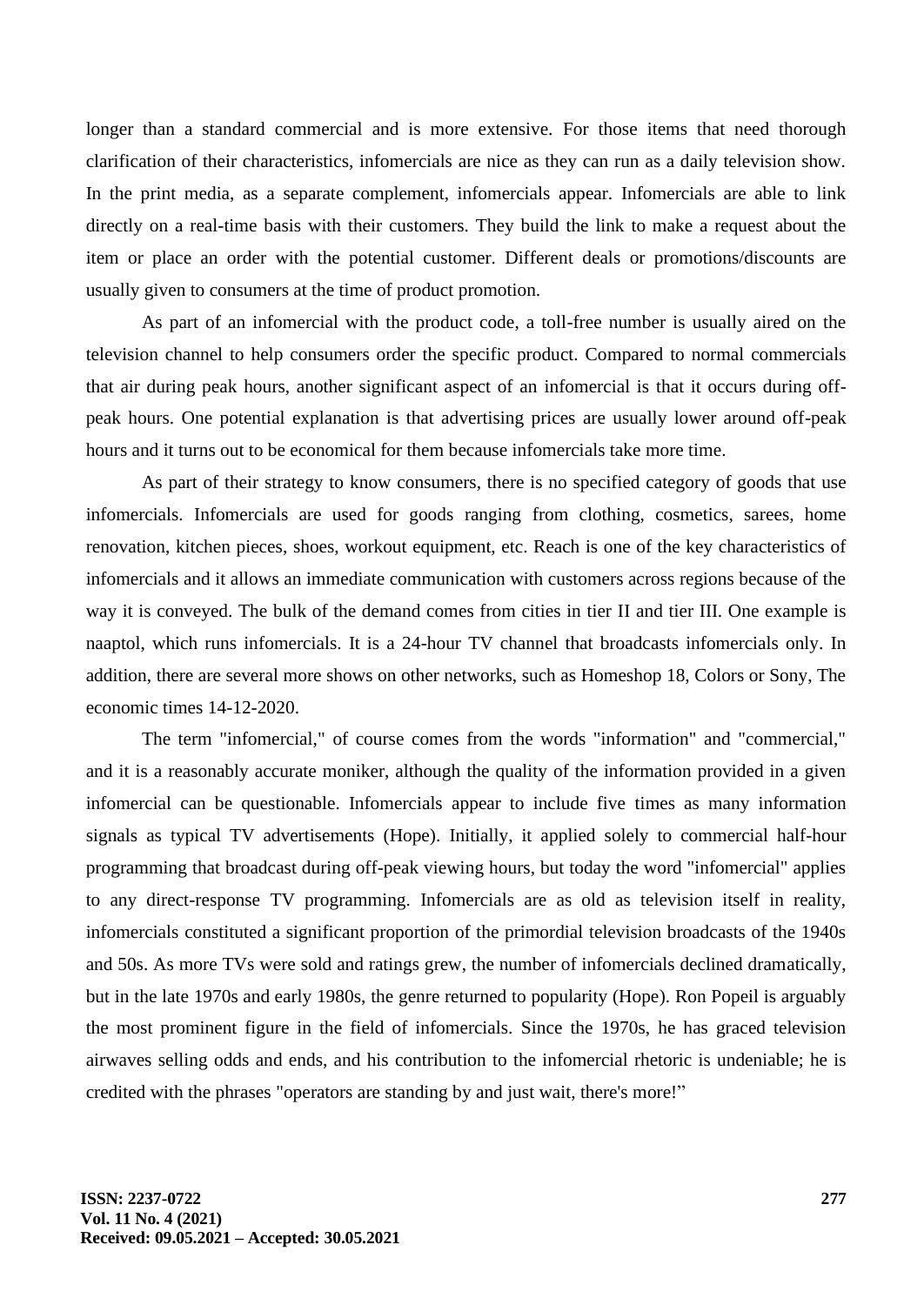## **2. Review of Literature**

The research compared values expressed with values represented in traditional advertisements in infomercials. In order to analyze the prominence of value structures and specific values, a total of 318 infomercials and 861 commercials broadcast in Israel in the late 1990s were coded. Of the three belief systems studied, functionalism, hedonism and altruism, functionalism in infomercials was more than three times more frequent than in advertisements, and altruism in commercials was more than three times more frequent than in infomercials.

In ads, the frequency of hedonism was 25 percent higher than it was in infomercials. Joy rated just third in infomercials, the most popular value in commercials. Overall, the findings suggest that they offer a more restricted range of principles, despite the fact that the infomercials are longer than the advertisements. Infomercials repeatedly address only the price of the object, its fundamental characteristics and its obvious uses.

Media multitasking competes for customer interest with television ads, but it can also promote an immediate and observable response to certain advertisements. This paper examines whether and how online shopping is influenced by television ads. We are developing a large dataset covering \$3.4 billion in investment for 20 brands, website traffic and transaction measures for brands, and ad content measures for 1,224 advertisements. In two-minute pre/post windows of time, we use a quasiexperimental design to estimate whether and how TV advertisement affects shifts in online shopping.

In a difference-in-differences strategy, we use non-advertising rivals' online shopping to calculate the same results in two-hour periods around the time of the ad. The results show that advertising on television affects online shopping and that advertising material plays a key role. Action-focus material increases traffic and sales of direct websites. Information-focus and emotionfocus ad material actually reduces website traffic while increasing transactions at the same time, with a net sales impact that is favorable for most brands. These findings suggest that brands aiming to gain the interest of multitaskers and dollars must carefully pick their copy of ads.

For a large retailer, Dagger and Danaher (2013) created a single-source, customer-level database of ten advertising media and revenues. They noticed that catalogs had the highest singlemedium advertisement elasticity, followed by direct mail, television, email and search, indicating that both direct-response channels and television were productive in increasing short-term sales. In a similar way, some recent studies have shown that television ads and advertising have synergistic effects on revenue.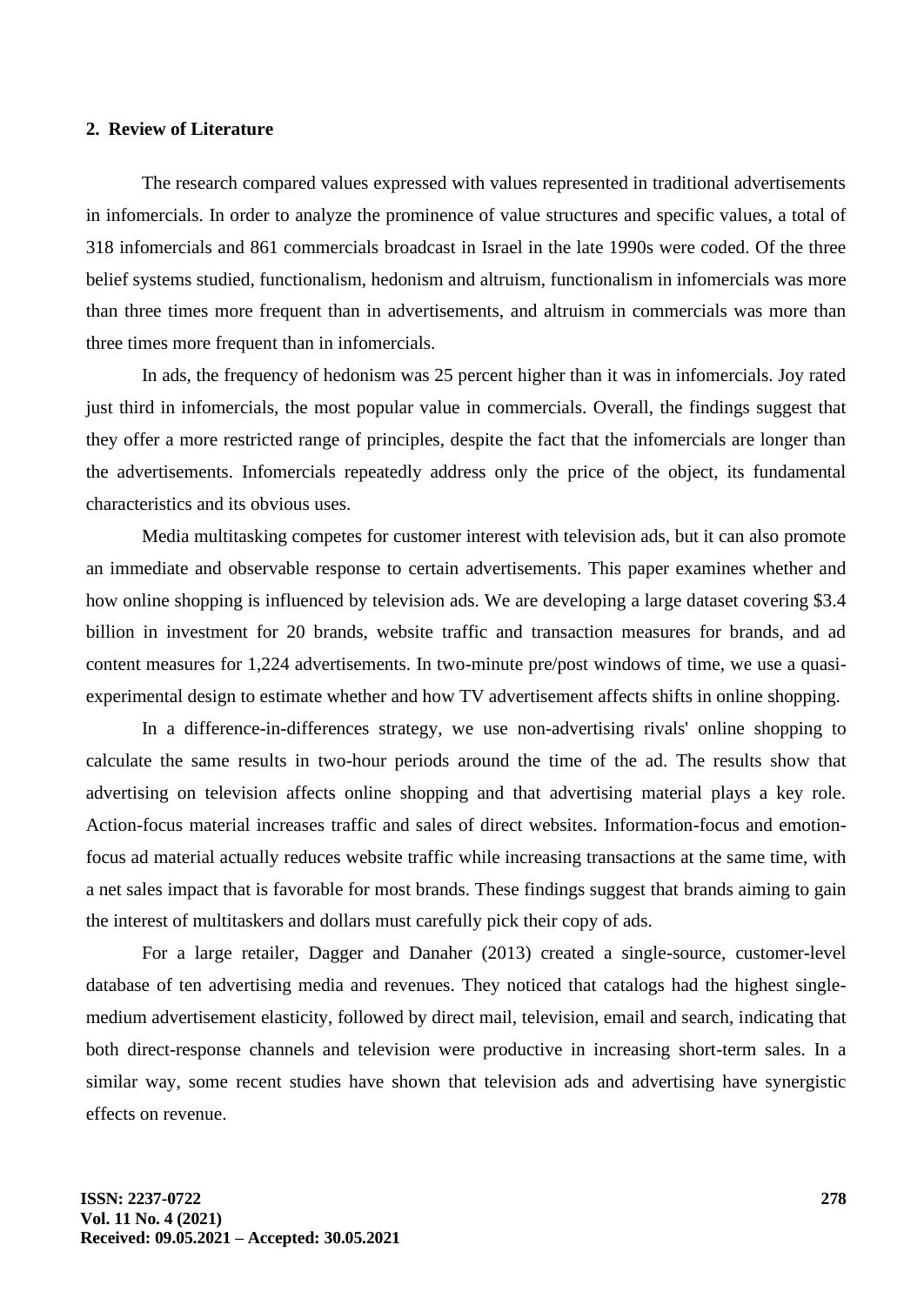Godes and Mayzlin (2004) demonstrated in an early attempt that online discussions of new television shows helped to predict the ratings of such programs, indicating that online word-of-mouth indicators represent wider patterns in customer conversations. More recently, a field experiment was designed by Gong et al. (2014) to test the causal influence of tweets and retweets on television show ratings. When they contain information content and are retweeted by prominent users, they find that promotional messages improve viewership, with greater results.

Tellis et al. (2000), which estimated how customer telephone calls responded to a new medical service's television advertising. The results showed that advertisement substantially increased the number of calls over a baseline, among various observations, but that its effect decreased rapidly within the first one or two hours. This study was expanded by Chandy et al. (2001) to understand the effect of particular advertisement appeals on customer response. Informative and emotional appeals were both effective in producing telephone calls, but shortly after market penetration, information content was more effective, while emotion-based content became more productive over time.

Research has been conducted on consumer perceptions of infomercials. It was found that "With infomercials, you don't buy eyeballs, you buy responsiveness." Agee and Martin (2001) found that infomercial purchases involved some degree of planning rather than being purely impulse purchases. Aspects of advertising content also influenced whether the purchase decision was impulsive or planned. Martin, Bhimy and Agee (2002) studied the use of advertising content such as the use of testimonials and consumer characteristics. Based on a survey of 878 people who had bought products after viewing infomercials, they found that infomercials were more effective if they used expert comments, testimonials, product demonstrations, and other approaches. Consumer age and product type also influenced perceived effectiveness.

#### **3. Objective**

The objective of this article is to identify the effect of demographic characteristics on infomercial characteristics and purchase intention towards infomercial advertised products.

## **4. Methodology**

Descriptive research study is adopted in this study as the researcher is interested in determining the relationship between different variables. The purpose of the present study is to get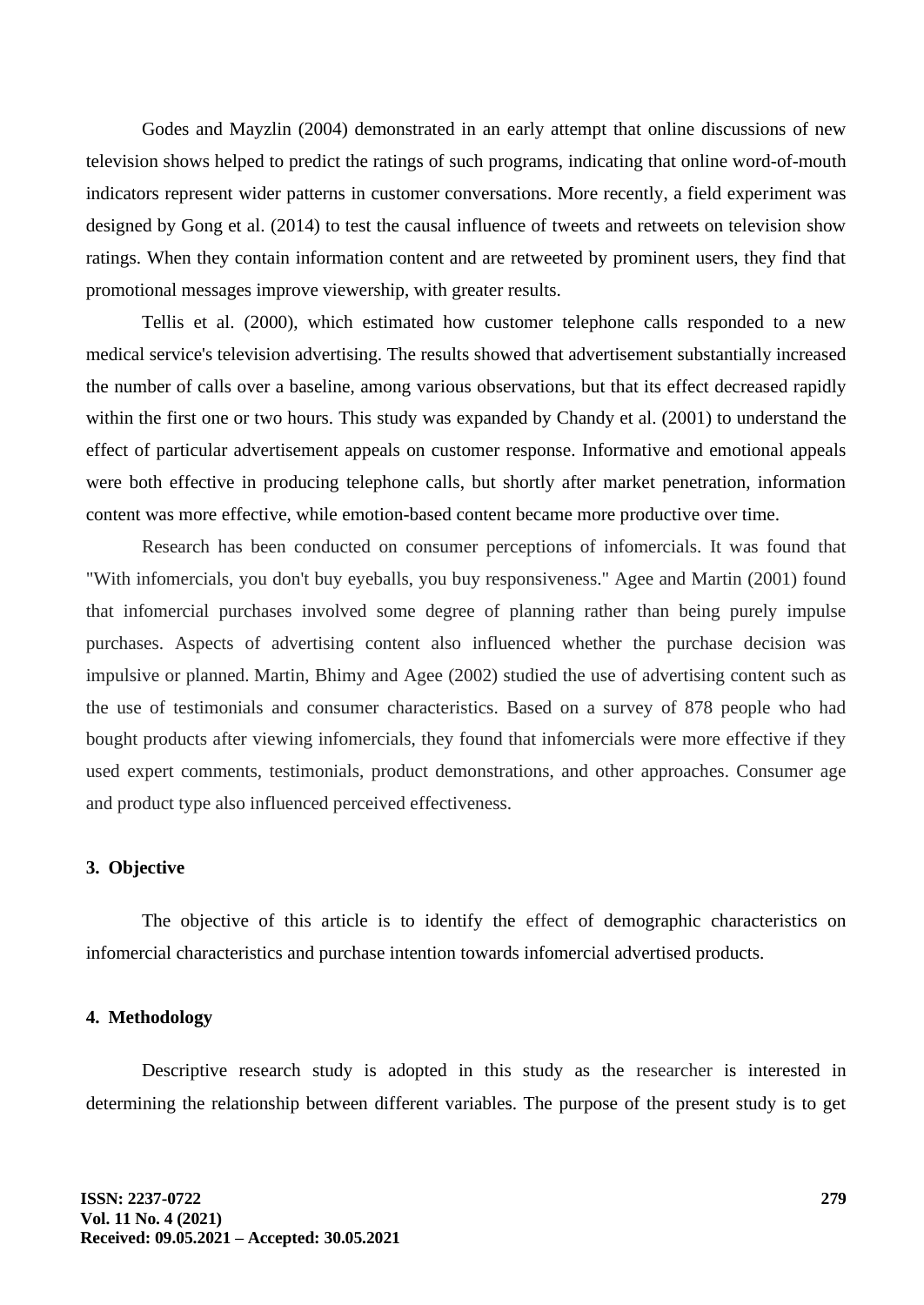responses regarding the effect of demographic characteristics on infomercial characteristics and their purchase intention of consumers who have gone through the infomercial advertisements on television.

Infomercial characteristics are measured using nine dimensions with twenty seven statements, and purchase intention is measured using six statements. The dimensions used to measure infomercial characteristics are perception of advertising effectiveness, comments and demonstrations, payment information, internal knowledge, reputation, media richness, appeal, and recognition, comparison and extras. This scale was developed by Speck et al. (1997), and modified by the researcher so that it is suitable for the present research. All the items are measured with 5 point Likert Scale where 1 is strongly disagree and 5 is strongly agree. As far as demographic characteristics are concerned, gender, age, education occupation, family type and monthly income have been considered. Questionnaire is used to collect the data from the respondents. Pilot study was conducted with 50 respondents, to test the questionnaire for its validity. Based on the responses obtained in the pilot study, problems faced by the respondents in filling up the questionnaire were identified and changes have been made to the questionnaire as considered appropriate, and the final questionnaire is framed. Construct validity is performed to test the validity of the questionnaire**,** and Chronbach alpha coefficient is used to test the reliability of the instrument.

Due to the accessibility, and being one of the major cities in Andhra Pradesh, Vijayawada has been considered as the research area for the present study. The population for this study is the customers who purchased products due to the influence of infomercials in Television Media from January 2019 to December 2019. During that period, top five companies who give infomercials are considered for the study. TechSci Research has rated all the above companies on the basis of number of orders and frequency of ordering. Accordingly, Naaptol Online Shopping Private Limited, SHOP CJ Network Private Limited, TV18 Home Shopping Network Limited, HBN Network Private Limited, and TVC Sky Shop Limited were selected for the study. By the above mentioned companies, the products sold by Infomercial advertisements are Home Furniture & Furnishing, Apparel, Footwear & Accessories, Consumer Electronics & Appliances, Gold Costume Jewelry, Silver Costume Jewelry, Hardware, Diamond Costume Jewelry, etc.

For a defined population, Cochran's formula can be considered especially in the situations with large population. Based on Cochran's (1963) sample size calculations, the sample size for the present study is 419. The data were collected from the customers who purchased infomercial products. Researcher approached top 5 infomercial companies in Vijayawada and explained the purpose of research and sought their cooperation in collecting data from the customers. After collecting the detailed list of customers from the companies, the researcher has selected 84 customers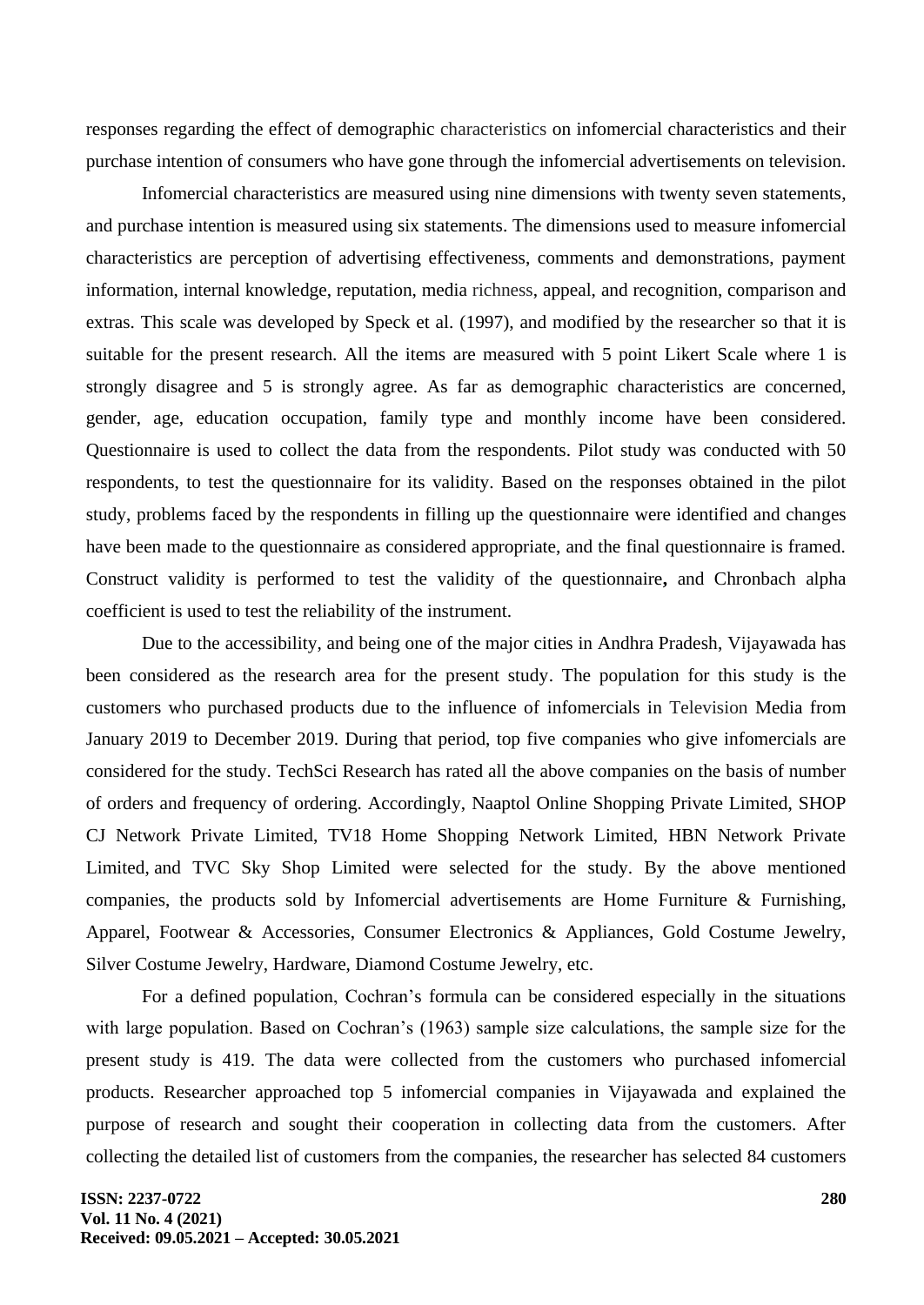randomly from each company (83 from TVC Sky Shop Limited) and informed them about the purpose of the research. After getting permission the researcher along with five more moderators approached the respondents and collected the data from them in person. The respondents gave full cooperation to the researcher till the end of the task. After completing the questionnaire, the researcher and moderators thanked the respondents for their support.

Out of 419 completed questionnaires, 7 respondents got bored in the middle of completing the questionnaire. 6 respondents' marked extreme responses for all the questions. After careful scrutiny, 9 questionnaires were also discarded for incomplete responses. Finally the effective sample was settled at 397 representing 94.75 percent response rate. Then the data were fed into the computer for analysis purpose.

# **5. Analysis**

After collecting the data from the respondents, the data were subject to analysis using SPSS package. Majority of the respondents (68 percentage) belongs to female and 32 percent of the respondents participated in this survey are male. Majority of the respondents are in the age group of more than 30 years. It is observed that 45.6 percent of the respondents are homemakers, 19.4 percent of the respondents are working privately, 11.3 percent of the respondents are doing business, and 10.8 percent of the respondents are working for the government. However, 8.6 percent of the respondents are coming under student category.

| <b>Infomercial Characteristics</b> | Male   | 3.4739 | .23743 | 0.371 |      |
|------------------------------------|--------|--------|--------|-------|------|
|                                    | Female | 3.4833 | .23257 |       |      |
| <b>Purchase Intention</b>          | Male   | 3.1446 | .60072 | 3.311 | .036 |
|                                    | Female | 4.0247 | .59254 |       |      |

Table 1 - Effect of Gender on Infomercial Characteristics and Purchase Intention

Table shows the respondents' opinion about infomercial characteristics and purchase intention with respect to their gender. In order to check whether any significant differences exist between male and female respondents t-test was applied and the results are shown in the above table. Result shows that, purchase intention ( $t = 3.311$ ;  $p = 0.036$ ) has got significant result whereas infomercial characteristics (t =  $0.371$ ; p =  $0.711$ ) is insignificant.

Regarding purchase intention, respondents significantly differ in their opinion with respect to their gender. Comparing the mean values, female respondents (mean  $= 4.0247$ ; SD  $= 0.59254$ ) are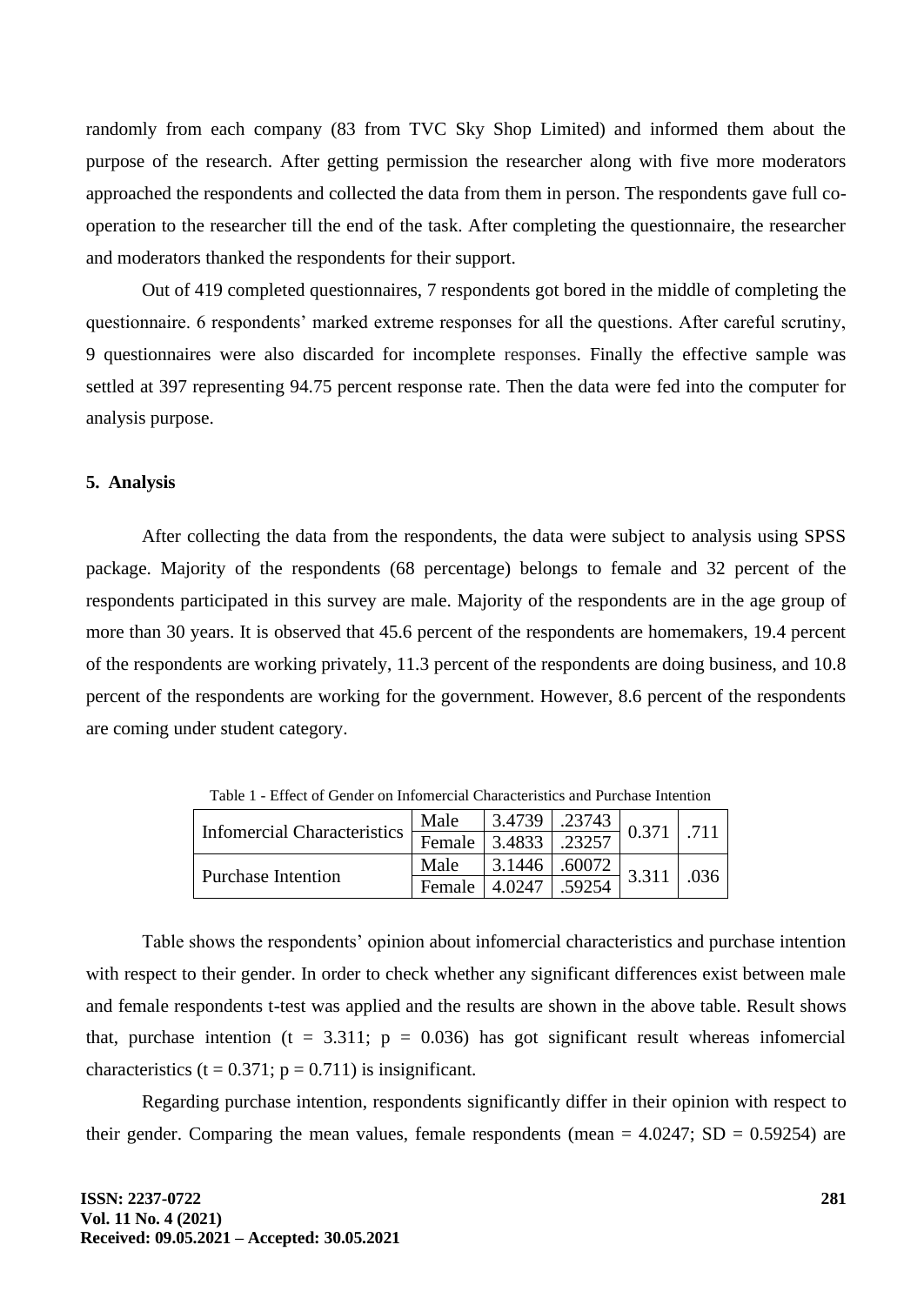having high mean value compared to male respondents (mean  $= 3.1446$ ; SD  $= 0.60072$ ), which means that female respondents are having positive purchase intention compared to male respondents. Hence, it is concluded that female respondents' intention to purchase infomercial advertised product is more compared to male respondents.

| <b>Informercial Characteristics</b> | Below 21 years | 3.3781 | .23058 | .290  | .833 |
|-------------------------------------|----------------|--------|--------|-------|------|
|                                     | 21 to 30 years | 3.5654 | .24322 |       |      |
|                                     | 31 to 40 years | 3.5912 | .22790 |       |      |
|                                     | Above 40 years | 3.3703 | .24488 |       |      |
| <b>Purchase Intention</b>           | Below 21 years | 3.4073 | .57048 | 5.443 | .023 |
|                                     | 21 to 30 years | 4.0301 | .57685 |       |      |
|                                     | 31 to 40 years | 3.6223 | .60088 |       |      |
|                                     | Above 40 years | 3.0902 | .62486 |       |      |

Table 2 - Effect of Age on Infomercial Characteristics and Purchase Intention

Table shows the respondents' opinion about infomercial characteristics and purchase intention with respect to their age. In order to check whether any significant differences exist among the different age groups of the respondents, ANOVA was performed and the results show that, purchase intention (t = 5.443;  $p = 0.023$ ) has got significant result while infomercial characteristics (t = 0.290;  $p = 0.833$ ) does not have significant outcome.

As far as purchase intention is concerned, significant difference exists among the respondents with respect to their age. Post hoc Bonferroni test result shows that the respondents who are in the age group of 21 to 30 years (mean =  $4.0301$ ; SD =  $0.57685$ ) significantly differ from the respondents who are in the age group of above 40 years (mean  $= 3.0902$ ; SD  $= 0.62486$ ). That is, the respondents who are in the age group of 21 to 30 years are having purchase intention towards infomercials compared to the respondents who are in the age group of above 40 years. Hence, it is concluded from the above table that the respondents who are in the middle age show purchase intention towards infomercials compared to elders.

| <b>Infomercial Characteristics</b> | School Level  | 3.3929 | .22782 |       | .223 |
|------------------------------------|---------------|--------|--------|-------|------|
|                                    | Graduate      | 3.6729 | .23524 | 1.161 |      |
|                                    | Post Graduate | 3.5917 | .25080 |       |      |
|                                    | Others        | 3.3824 | .22556 |       |      |
| <b>Purchase Intention</b>          | School Level  | 3.0426 | .62309 |       | .039 |
|                                    | Graduate      | 4.2276 | .57875 | 3.121 |      |
|                                    | Post Graduate | 3.4972 | .62624 |       |      |
|                                    | <b>Others</b> | 3.3549 | .60095 |       |      |

Table 3 - Effect of Education on Infomercial Characteristics and Purchase Intention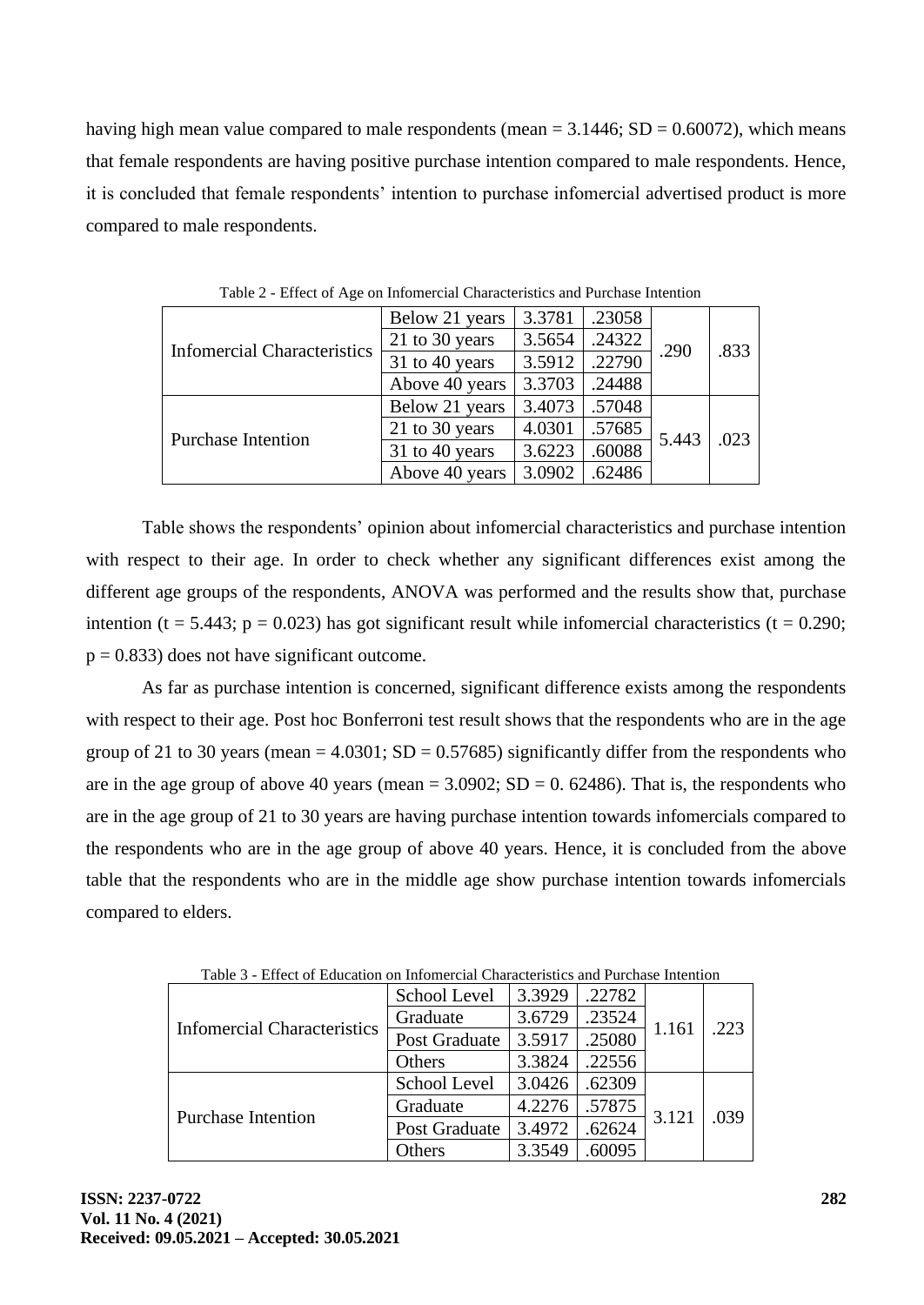Respondents' Opinion about Infomercial Characteristics and Purchase intention with respect to their Education was analyzed by computing the ANOVA. The result shows that, there is a significant difference exists towards purchase intention but not towards infomercial characteristics.

As far as purchase intention is concerned, significant difference exists among the respondents with respect to their educational level. Post hoc Bonferroni test result shows that the respondents who are graduate (mean  $= 4.2276$ ; SD  $= 0.57875$ ) significantly differ from the respondents who are in school level education (mean =  $3.0426$ ; SD = 0. 62309). That is, the graduate respondents are having purchase intention towards infomercials compared to the respondents who possess school level education. Hence, it is concluded from the above table that the respondents who are graduate show purchase intention towards infomercials compared to school level education.

| able residence of occupation on information characteristics and I archaeo intention |                     |        |        |       |      |  |
|-------------------------------------------------------------------------------------|---------------------|--------|--------|-------|------|--|
| <b>Infomercial Characteristics</b>                                                  | Student             | 3.4110 | .22562 |       |      |  |
|                                                                                     | <b>Business</b>     | 3.4361 | .19955 |       | .045 |  |
|                                                                                     | Government Employee | 3.3850 | .23541 | 3.045 |      |  |
|                                                                                     | Private Employee    | 3.3581 | .23651 |       |      |  |
|                                                                                     | Homemaker           | 3.9664 | .24051 |       |      |  |
|                                                                                     | Others              | 3.4074 | .24738 |       |      |  |
| <b>Purchase Intention</b>                                                           | Student             | 3.1608 | .45516 |       |      |  |
|                                                                                     | <b>Business</b>     | 3.4000 | .60135 |       |      |  |
|                                                                                     | Government Employee | 3.5853 | .55322 | 2.903 | .048 |  |
|                                                                                     | Private Employee    | 3.5519 | .65909 |       |      |  |
|                                                                                     | Homemaker           | 4.0267 | .58060 |       |      |  |
|                                                                                     | Others              | 3.3039 | .75974 |       |      |  |

Table 4 - Effect of Occupation on Infomercial Characteristics and Purchase Intention

ANOVA was performed to identify whether the respondents' Opinion about Infomercial Characteristics with respect to their occupation. The result is explained in above table. The result shows that, there is a significant difference exists among the respondents towards infomercial characteristics (F = 3.045; p = 0.045) and purchase intention (F = 2.903, p = 0.048).

Regarding attitude towards infomercial characteristics, respondents differ significantly with respect to their occupation. That is, homemakers (mean =  $3.9664$ ; SD =  $0.2405$ ) significantly differ from private employees (mean =  $3.3581$ ; SD = 0.2365). Therefore, the result concludes that the homemakers have positive attitude towards infomercial characteristics compared to private employees. With regard to purchase intention, significant difference exists among the respondents with respect to their occupation. The respondents who are homemakers (mean  $= 4.0267$ ; SD  $= 0$ .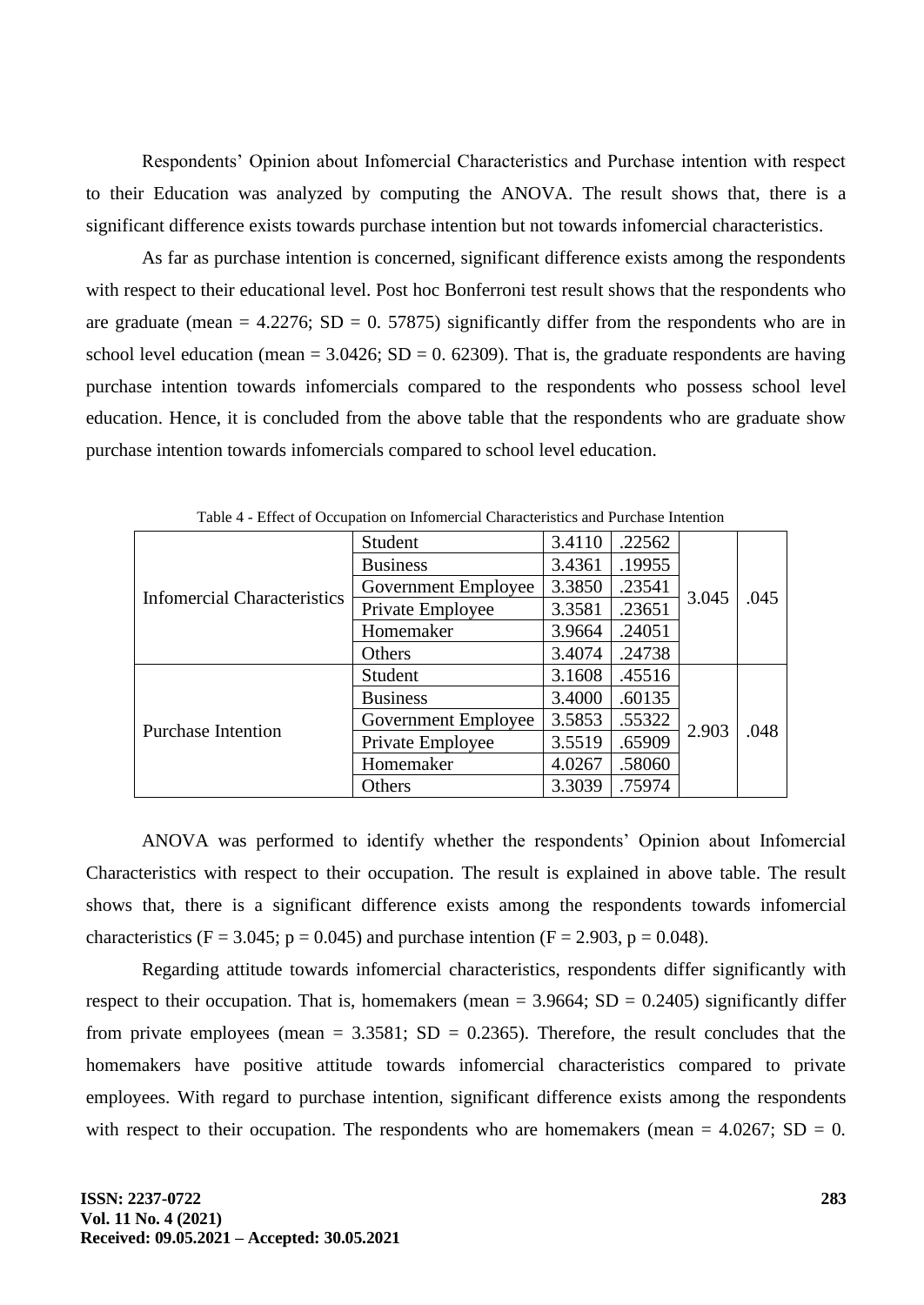5806) significantly differ from students (mean  $= 3.1608$ ; SD  $= 0.4551$ ). That is, the home makers' respondents are having purchase intention towards infomercials compared to the students' respondents. Hence, it is concluded from the above table that the respondents who are homemakers show positive purchase intention towards infomercials compared to students.

| Twore complete or I will proper on information characteristic and I are international |                           |        |                |  |                    |  |
|---------------------------------------------------------------------------------------|---------------------------|--------|----------------|--|--------------------|--|
| Infomercial Characteristics   Nuclear Family 3.3762                                   | Joint Family              | 3.5947 | $\vert$ .24806 |  | $0.652$ .515       |  |
|                                                                                       |                           |        | $\sqrt{22999}$ |  |                    |  |
| <b>Purchase Intention</b>                                                             | Joint Family              | 3.0943 | .61550         |  | $4.653 \mid 0.014$ |  |
|                                                                                       | Nuclear Family $ 3.9414 $ |        | .58906         |  |                    |  |

Table 5 - Effect of Family Type on Infomercial Characteristics and Purchase Intention

Table shows the respondents' opinion about infomercial characteristics and purchase intention with respect to their family type. In order to check whether any significant differences exist between joint family and nuclear family, t-test was applied and the results are shown in the above table. Result shows that, purchase intention (t = 4.653;  $p = 0.014$ ) has got significant result whereas infomercial characteristics (t =  $0.652$ ; p =  $0.515$ ) are insignificant.

Regarding purchase intention, respondents significantly differ in their opinion with respect to their family type. Comparing the mean values, nuclear family respondents (mean  $= 3.9414$ ; SD  $=$ 0.58906) are having high mean value compared to joint family respondents (mean =  $3.0943$ ; SD = 0.61550), which means that nuclear family respondents are having positive purchase intention compared to joint family respondents. Hence, it is concluded that nuclear family respondents' intention to purchase infomercial advertised product is more compared to joint family respondents.

| Table of Effect of Niohany Income on Information Characteristics and I archase Intention |                       |        |        |       |       |  |
|------------------------------------------------------------------------------------------|-----------------------|--------|--------|-------|-------|--|
| Infomercial Characteristics                                                              | Less than Rs.25000    | 3.3740 | .25930 |       |       |  |
|                                                                                          | Rs.25001 to Rs.50000  | 3.3947 | .22882 |       |       |  |
|                                                                                          | Rs.50001 to Rs.75000  | 3.5904 | .23273 | .810  | .519  |  |
|                                                                                          | Rs.75001 to Rs.100000 | 3.5781 | .22939 |       |       |  |
|                                                                                          | More than Rs.100000   | 3.4077 | .23112 |       |       |  |
| <b>Purchase Intention</b>                                                                | Less than Rs.25000    | 2.9542 | .57610 |       |       |  |
|                                                                                          | Rs.25001 to Rs.50000  | 3.2851 | .50585 |       |       |  |
|                                                                                          | Rs.50001 to Rs.75000  | 4.1083 | .61289 | 5.796 | 0.028 |  |
|                                                                                          | Rs.75001 to Rs.100000 | 4.0343 | .60768 |       |       |  |
|                                                                                          | More than Rs.100000   | 3.3845 | .59549 |       |       |  |

Table 6 - Effect of Monthly Income on Infomercial Characteristics and Purchase Intention

Table shows the respondents' opinion about infomercial characteristics and purchase intention with respect to their income level. In order to check whether any significant differences exist among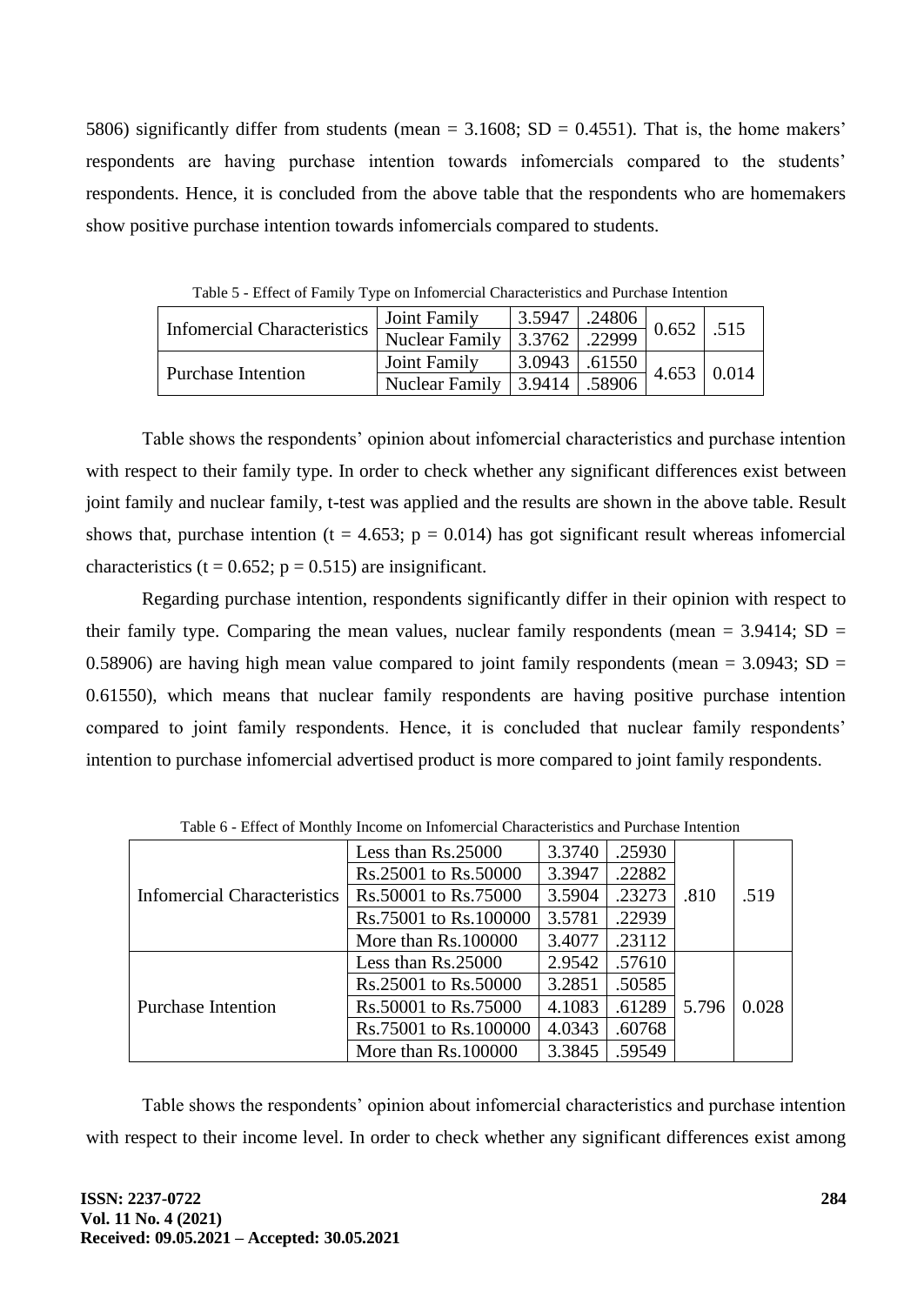the different income level of the respondents, ANOVA was performed and the results show that, purchase intention (t = 5.796; p = 0.028) has got significant result while infomercial characteristics (t  $= 0.810$ ; p = 0.519) do not have significant result.

As far as purchase intention is concerned, significant difference exists among the respondents with respect to their age. Post hoc Bonferroni test result shows that the respondents who are earning Rs. 50001 to Rs.75000 (mean = 4.1083; SD = 0.61289) significantly differ from the respondents who are earning less than Rs.25000 (mean = 2.9542; SD = 0.57610). That is, the respondents who are earning Rs.50001 to Rs.75000 are having purchase intention towards infomercials compared to the respondents who are in earning less than Rs.25000. Hence, it is concluded from the above table that the respondents who are earning Rs. 50001 to Rs.75000 show purchase intention towards infomercials compared to respondents who are earning less than Rs.25000.

## **6. Findings**

It is concluded that female respondents' intention to purchase infomercial advertised product is more compared to male respondents. With regard to infomercial characteristics, respondents do not differ significantly with respect to their gender. That is, male and female respondents have similar attitude towards infomercial characteristics. As far as purchase intention is concerned, significant difference exists among the respondents with respect to their age. It is concluded from the above table that the respondents who are in the middle age show purchase intention towards infomercials compared to elders. With regard to infomercial characteristics, there is no significant difference exists among the different age group of respondents. Their opinion towards infomercial characteristics is one and the same with respect to their age.

The respondents do not differ based on the Infomercial characteristics with respect to their education level. Their opinions towards infomercials are same. As far as purchase intention is concerned, significant difference exists among the respondents with respect to their educational level. It is concluded from the study that the respondents who have graduation degree show positive intention to purchase the infomercial advertised products compared to school level education. Regarding purchase intention, it is identified that the respondents differ significantly with respect to their occupation. Result concludes that the homemakers show positive purchase intention towards infomercials compared to the students. Result shows that, among the study variables, purchase intention has got significant result with respect to family type, whereas infomercial characteristics are insignificant.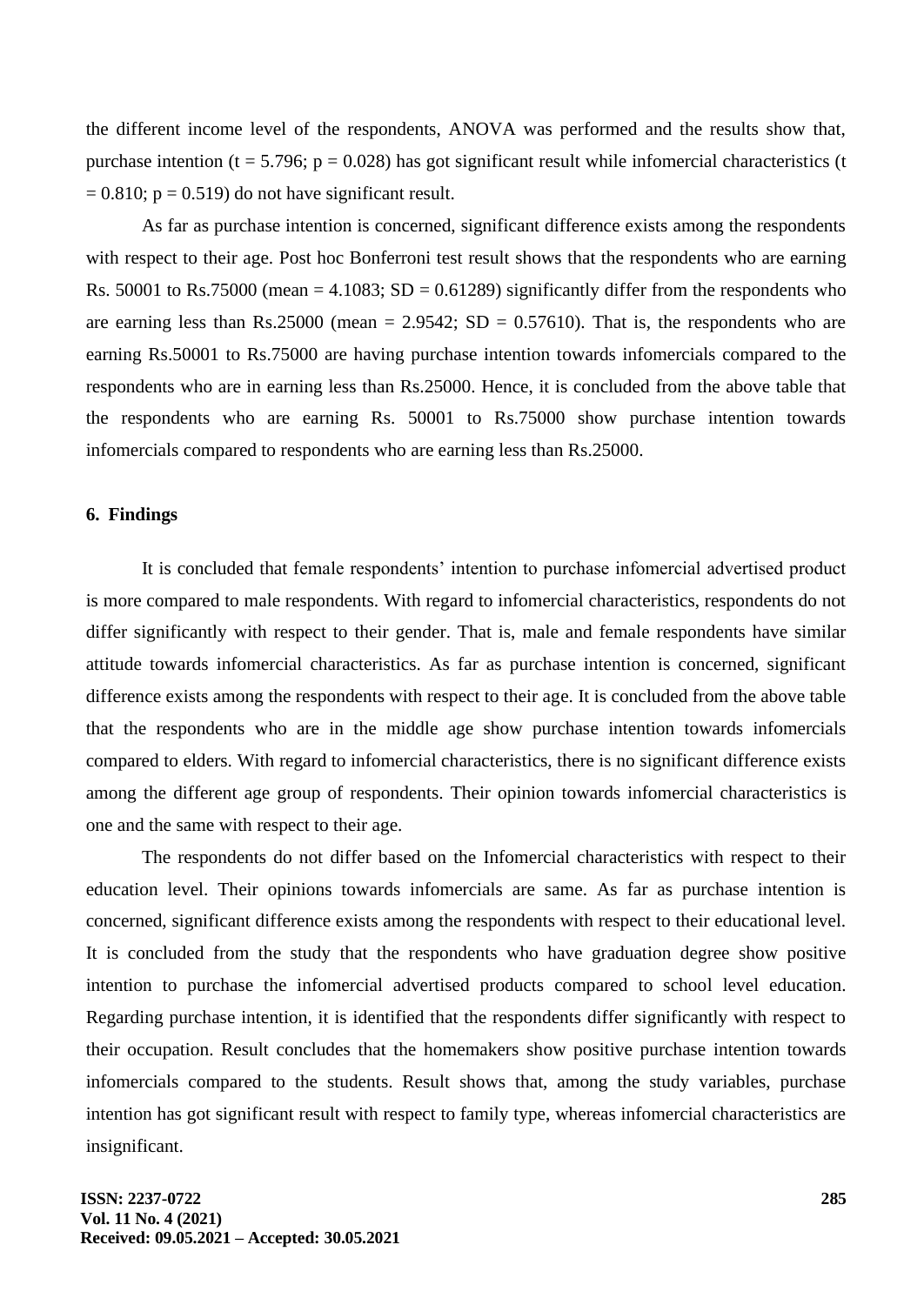It is concluded from the study that nuclear family respondents' intention to purchase infomercial advertised product is high compared to joint family respondents. As far as purchase intention is concerned, significant difference exists among the respondents with respect to their age. It is concluded that the respondents who are earning Rs.50001 to Rs.75000 show positive intention to purchase towards infomercial products compared to respondents who are earning less than Rs.25000.

## **7. Suggestions**

Since, female respondents have an edge over male respondents as far as their attitude towards infomercial advertisements is concerned, it is suggested that the companies can use infomercial advertisements to promote the products that are used by female consumers, like kitchen appliances, cosmetics, dresses, ornaments, etc. As the result also concludes that the female respondents' intention to purchase infomercial advertised product is more compared to male respondents, spotlighting female consumers will yield better result compared to targeting male consumers. Seeing that, the respondents who are in the middle age show positive attitude towards infomercials compared to youngsters and elders, companies should give infomercial advertisements for the products that are used by the middle aged people. However, the advertisements for youngsters, children and elders can also be given, but the infomercial concept, theme, script, offers, etc. should focus on the middle aged people as they watch infomercial more and also they have purchasing power.

Given that, the graduates show positive attitude towards infomercials compared to the consumers who have educated up to school level, companies may provide adequate and required information for the advertised products in the infomercial. Information may be given in the form of sound bullets, colorful adjectives, photo caption, headings and subheadings and even graphics. Educated people read, understand and go for the next level of action. However, school level educated consumers do not show positive attitude towards infomercials. Hence, companies need to create infomercials with symbols, pictures, important captions, visuals, photos and music. This will make the consumers to grasp the content and important information quickly without any hassle. Use of celebrities, testimonials and spokesperson will add additional support to the infomercial as far as less educated consumers are concerned. As homemakers show positive attitude towards infomercials, it is recommended that the companies should influence homemakers to sell its line of products. Of course, the end user may be different, but housewives will communicate the message to others. Further, business people do not have positive attitude towards infomercials, it is put forward that the companies need to use some strategies to bring the businessmen, government employees and private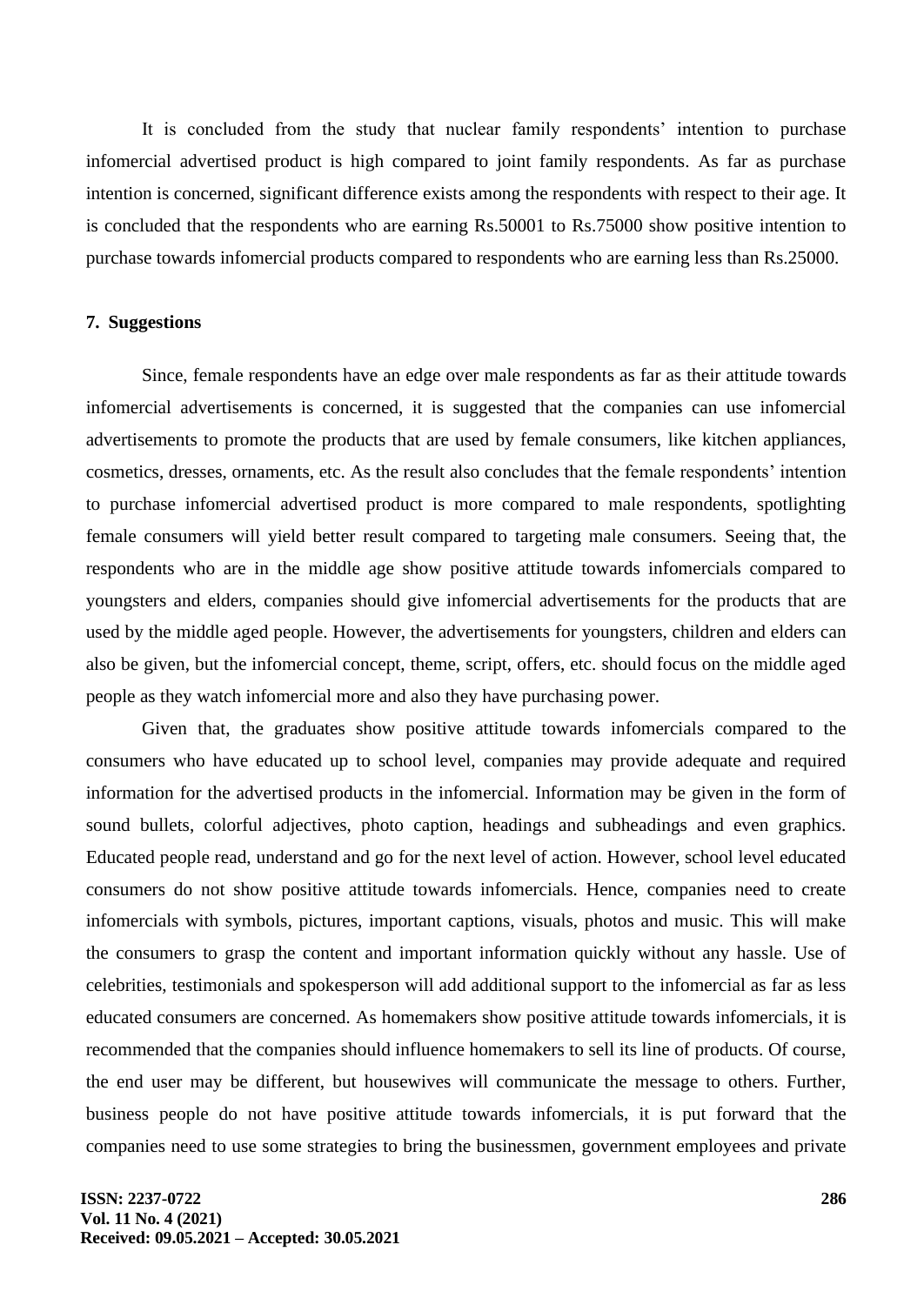employees to watch infomercials. Prime time infomercials may be a useful technique to reach above mentioned categories of the consumers.

# **8. Conclusion**

Infomercial advertisements are nowadays gaining momentum as they give innovative and novel products. However, the awareness, reachability and to some extent believability is less among the public towards infomercial advertisements and advertised products. Hence, many consumers show moderate intention to purchase the advertised products. The present study is aimed at identifying the influence of infomercial on purchase intention for select products. female consumers tend to watch infomercial advertisements, and among them homemakers play a significant role in bringing the infomercial advertised products to their family and tend to purchase the products. Educated people watch infomercials and purchase the products while others need attention by the corporate to convert them from non-users to users of infomercial products. Focus need to be given on joint family members and low income group customers. If consumers have more positive attitude towards infomercials and the infomercial characteristics are positively perceived by the consumers, then the intention to purchase the advertised products is assured for any product category, especially kitchen items and garments.

# **References**

Amir [Hetsroni,](https://www.emerald.com/insight/search?q=Amir%20Hetsroni) Ilan [Asya,](https://www.emerald.com/insight/search?q=Ilan%20Asya) (2002), "A comparison of values in infomercials and commercials", *[Corporate Communications:](https://www.emerald.com/insight/publication/issn/1356-3289) An International Journal,* 1, March.

Bligh MacDonald, (2012), "Infomercial: A Marketing Odyssey", *The undergraduate Review*, 48-53.

Chandy, R.K., G.J. Tellis, D.J. MacInnis, and P. Thaivanich, (2001), "What to say when: Advertising appeals in evolving markets", *Journal of Marketing Research*, 37, 399-414.

Dagger, T., P.J. Danaher. (2013), "Comparing the Relative Effectiveness of Advertising Channels: a Case Study of a Multimedia Blitz Campaign", *Journal of Marketing Research*, 50 (4) 517-534.

Godes, D., D. Mayzlin, (2004), "Using Online Conversations to Study Word-of-Mouth Communication", *Marketing Science,* 23 (4), 545-560.

Gong, S., J. Zhang, P. and Zhao, X. Jiang (2014), "Tweets and Sales: A Field Experiment", *Mimeo*, Massachusetts Institute of Technology.

Jura Liaukonyte, Thales Teixeira, and Kenneth C. (2014), "Wilbur, Television Advertising and Online Shopping", *Marketing Science*, November 6.